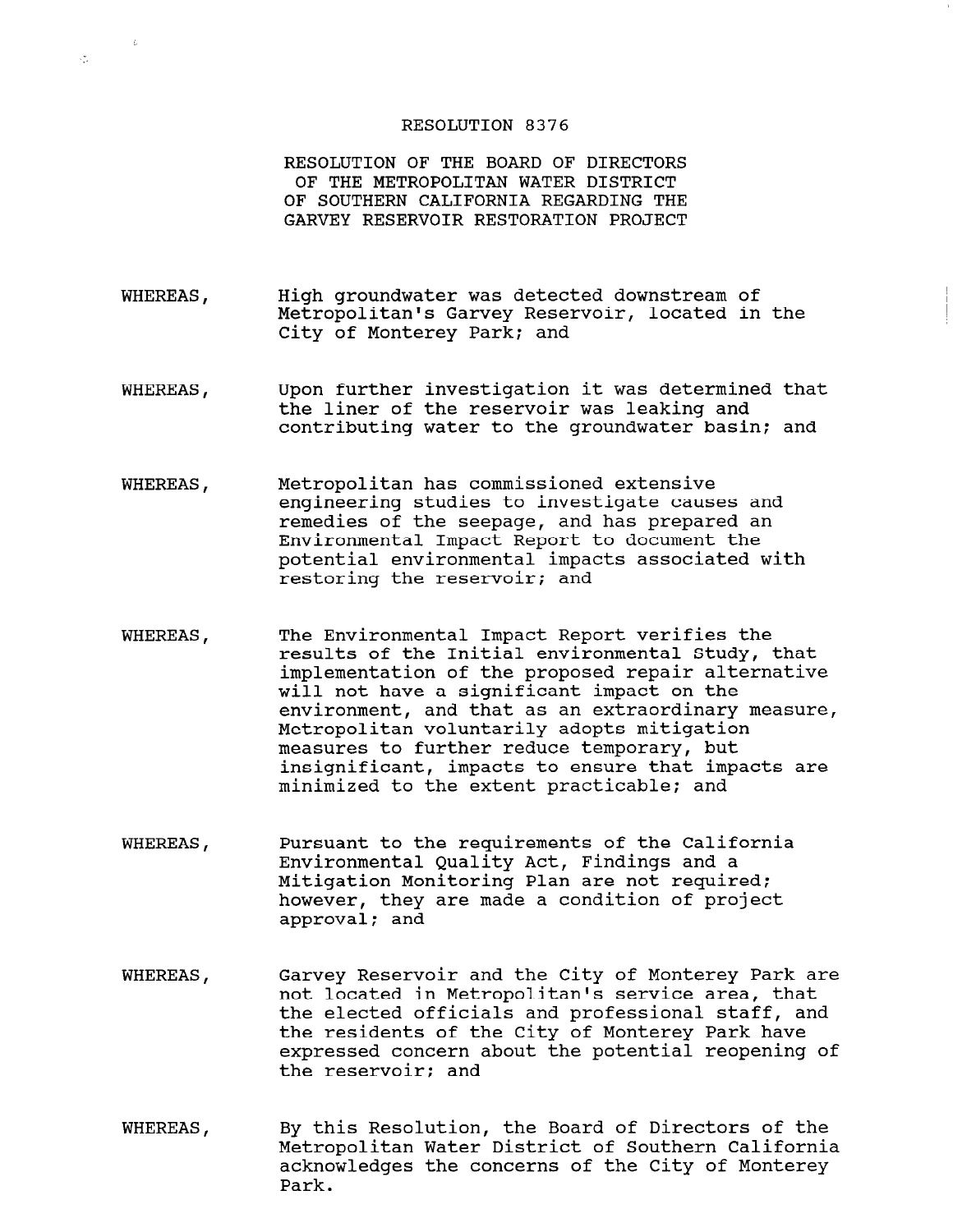NOW, THEREFORE, BE IT RESOLVED, that on September 15, 1992, the Board of Directors of the Metropolitan Water District of Southern California certifies that the Final Environmental Impact Report for the Garvey Reservoir Restoration Project has been completed in compliance with the California Environmental Quality Act, voluntarily adopts the Findings and Mitigation Monitoring Plan for the project, approves the proposed project, and authorizes the General Manager to proceed with final design and construction of the proposed restoration of Garvey Reservoir.

BE IT FURTHER RESOLVED that the Executive Secretary is hereby directed to file forthwith a certified copy of this resolution with the City Council of the City of Monterey Park.

I HEREBY CERTIFY, that the foregoing is a full, true, and correct copy of a resolution of the Board of Directors of The Metropolitan Water District of Southern California, at its meeting held September 15, 1992.

> Executive Secretary The Metropolitan Water District of Southern California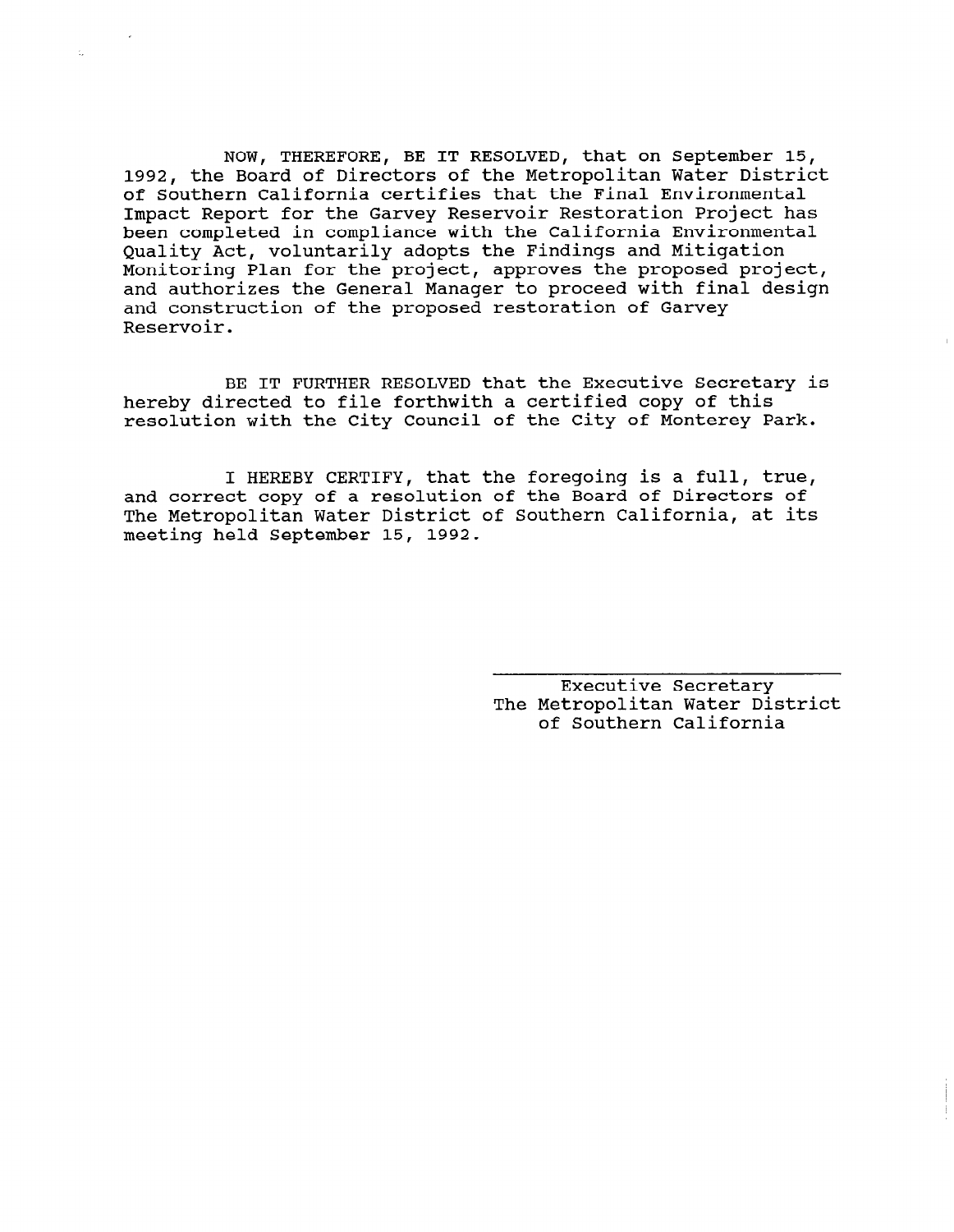## RESOLUTION 8376

RESOLUTION OF THE BOARD OF DIRECTORS OF THE METROPOLITAN WATER DISTRICT OF SOUTHERN CALIFORNIA REGARDING THE GARVEY RESERVOIR RESTORATION PROJECT

- WHEREAS, High groundwater was detected downstream of Metropolitan's Garvey Reservoir, located in the City of Monterey Park: and
- WHEREAS, Upon further investigation it was determined that the liner of the reservoir was leaking and contributing water to the groundwater basin; and
- WHEREAS, Metropolitan has commissioned extensive engineering studies to investigate causes and remedies of the seepage, and has prepared an Environmental Impact Report to document the potential environmental impacts associated with restoring the reservoir; and
- WHEREAS, The Environmental Impact Report verifies the results of the Initial environmental Study, that implementation of the proposed repair alternative will not have a significant impact on the environment, and that as an extraordinary measure, Metropolitan voluntarily adopts mitigation measures to further reduce temporary, but insignificant, impacts to ensure that impacts are minimized to the extent practicable; and
- WHEREAS, Pursuant to the requirements of the California Environmental Quality Act, Findings and a Mitigation Monitoring Plan are not required; however, they are made a condition of project approval; and
- WHEREAS, Garvey Reservoir and the City of Monterey Park are not located in Metropolitan's service area, that not focated in metroportian s service area, that the elected Officials and professional start, a the residents of the tity of monterey raik have expressed concern
- WHEREAS, By this Resolution, the Board of Directors of the By this Resolution, the Board of Directors of the Southern California Metropolitan Water District of Southern California acknowledges the concerns of the City of Monterey<br>Park.